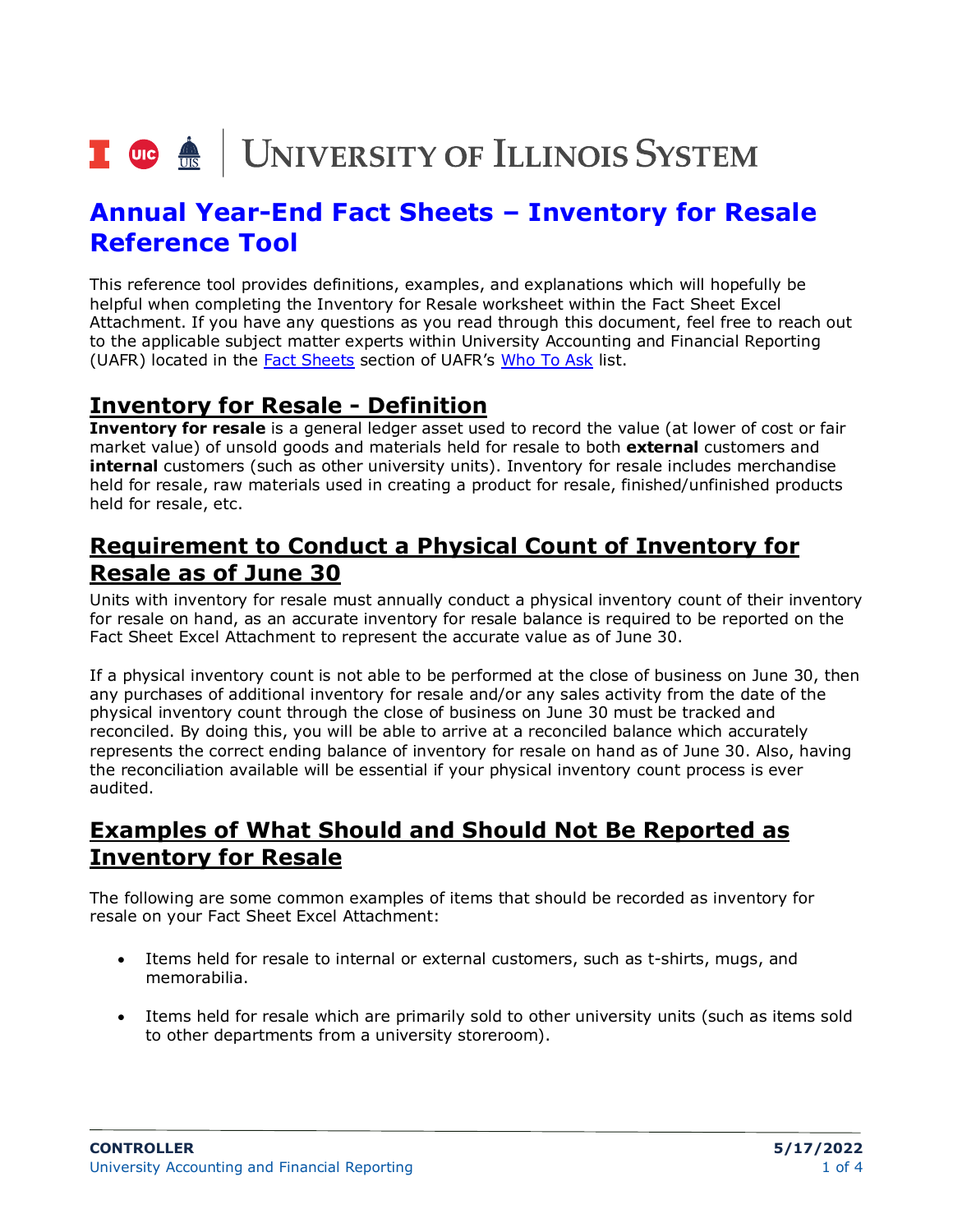• Items sold as a part of a service to a customer, such as food used in conjunction with the sale of catering services, or medicine sold to pet owners during the sale of veterinary services.

However, it is also important to be aware of common examples of transactions that should **NOT** be reported as inventory for resale, as these have been erroneously reported as inventory for resale in the past. See below for examples of transactions which should **NOT** be reported as inventory for resale:

- Consumable supplies should **NOT** be reported as inventory for resale on the year-end Fact Sheet. Consumable supplies used within daily operations are expensed when purchased and should not be classified as inventory for resale. For example, a veterinary clinic which purchases rubber gloves to use during a surgery on a customer's pet would typically expense the cost of the rubber gloves when purchased and would **not** consider those consumable supplies as inventory for resale, as it was simply a consumable supply used in the clinic's daily operations.
- Marketing materials and promotional items distributed for free to alumni and other individuals should **NOT** be reported as inventory for resale on the Year-End Fact sheet. Since these items are given away (and not sold), they are not "held for resale" and thus should not be reported as inventory for resale. These should simply be expensed when purchased and considered as consumable promotional materials.
- The purchase of equipment items used as a part of a self-supporting operation should **NOT** be classified as inventory for resale. Since we are purchasing the equipment to utilize as a part of the self-supporting operation (and not to sell it), it should **not** be listed as inventory for resale.
- Publication inventory for resale should be reported on the Publication Inventory worksheet tab of the Fact Sheet Excel Attachment, and should **NOT** be reported on the Inventory for Resale worksheet tab.

### **Completing Your Fact Sheet**

Now that you understand the various definitions and examples which apply to this area, we are now ready to complete the Fact Sheet Excel Attachment. However, before we start to go through these required fields, please keep in mind the tips below:

- Make sure you are using the most recent version of the Fact Sheet Excel Attachment, which can be downloaded from the following the [Year-End Fact Sheets](https://www.obfs.uillinois.edu/accounting-financial-reporting/year-end-procedures/fact-sheets/) webpage.
- When copying data over from another spreadsheet, paste the information in using the **Paste Values** option. This will help ensure the formatting and formulas on the Fact Sheet Excel Attachment are not altered.

#### **Step 1: C-FOAPAL Information**

Enter the complete C-FOAPAL into Columns A through G.

- The full C-FOAP (i.e., the chart, fund, organization, account, and program code) is **required** to complete the year-end adjusting entries to Banner. However, the activity code and location code are optional.
- Enter the applicable expense account code which was used to purchase or produce the inventory for resale. It is recommended that account code 187100, "*Purchase of Goods for Resale",* be used for items which were purchased for resale.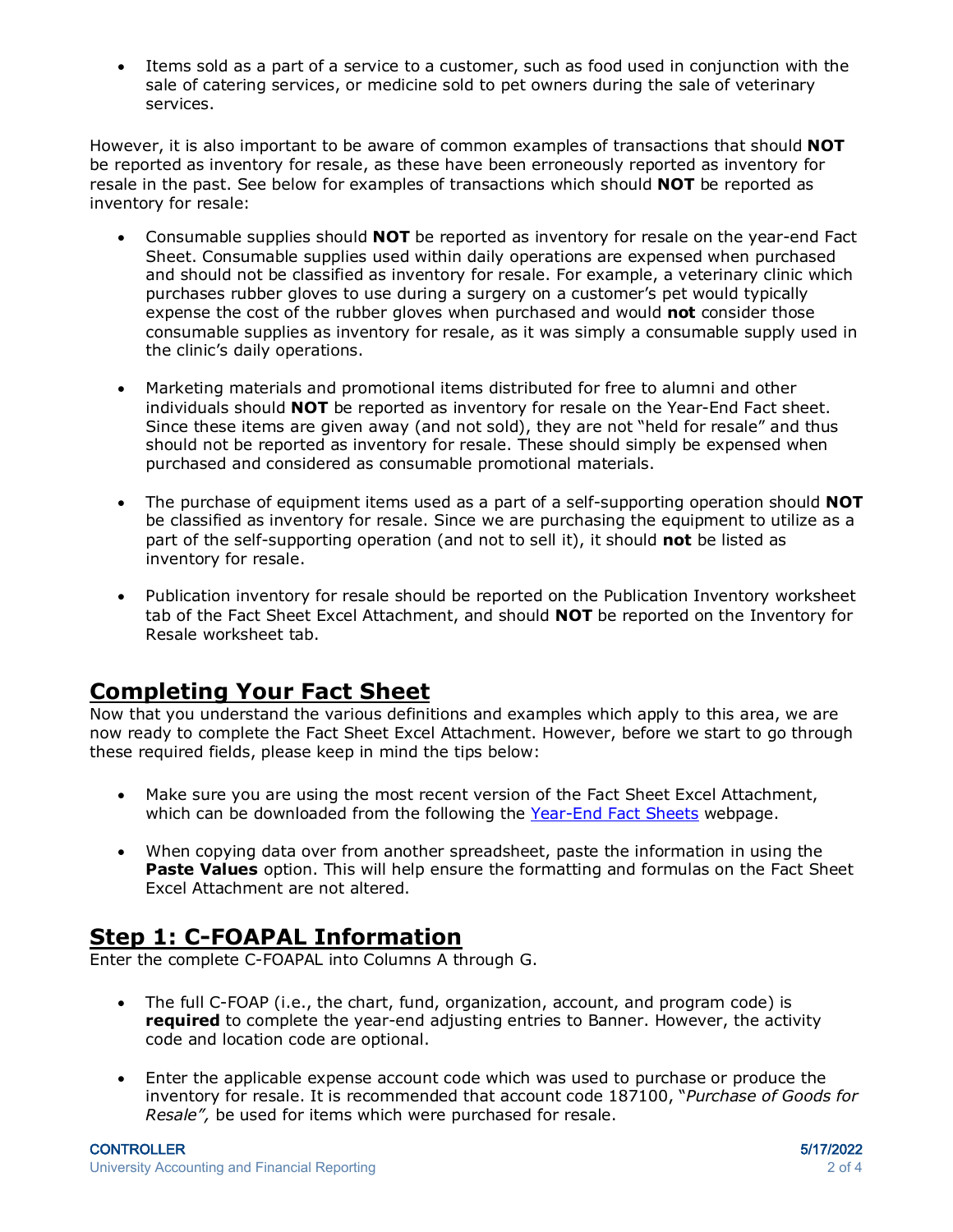For example, if your unit purchased t-shirts, mugs, and other memorabilia for resale, then you would list the C-FOAP that these items were purchased on in the applicable fields of the Fact Sheet Excel Attachment. See below for an example of how this would look on the Fact Sheet Excel Attachment, assuming the items were initially purchased using the proper 187100 expense account code. Also, note that a separate line is used for each unique type of inventory for resale item that is being listed (i.e., a separate line for the t-shirts, mugs, and other memorabilia):

| Chart | <b>Fund</b> | Organization   Account   Program |        |        |
|-------|-------------|----------------------------------|--------|--------|
|       | 303000      | 123000                           | 187100 | 123001 |
|       | 303000      | 123000                           | 187100 | 123001 |
|       | 303000      | 123000                           | 187100 | 123001 |
|       |             |                                  |        |        |

#### **Step 2: Description of Inventory for Resale**

Enter the description of the inventory for resale items on hand as of June 30 in Column H. This field is a description of the merchandise your department is selling. Be as descriptive as possible with the inventoried items to help ensure transparency. See below for an example of acceptable descriptions:

| <b>Description of Inventory</b><br>on Hand as of 6/30 |
|-------------------------------------------------------|
| T-Shirts held for resale                              |
| Mugs held for resale                                  |
| Memorabilia held for resale                           |

#### **Step 3: Original Cost and Fair Market Value of Inventory for Resale as of 6/30**

In Column I, enter the original cost paid for all of the inventory for resale on hand as of June 30 per your physical inventory count. The original cost value is calculated by multiplying the number of inventory for resale items on hand as of 6/30 per the physical inventory count by the original cost per inventory for resale item (including shipping cost).

Then, in column J, enter the current fair market value (FMV) of the inventory for resale on hand as of June 30 per the physical inventory count, but **only enter this value if the FMV is lower than the original cost paid for the inventory for resale in Column I**. If applicable, the fair market value would be calculated by multiplying the number of inventory for resale items on hand as of 6/30 per the physical inventory account by the fair market value of the inventory for resale item. If the fair market value is **not** lower than cost, then simply leave Column J **blank**.

UAFR will then analyze the data provided to ensure that the final inventory for resale balance recorded in Banner is at the lower of cost or fair market value.

For example, consider a department that has 100 mugs for resale on hand as of the 6/30 physical inventory count. The mugs were purchased for \$3.50 each (including shipping cost). Thus, the amount entered into Column I would be \$350 (100 mugs \* \$3.50 original cost). However, the fair market value of the mugs has decreased over time due to the fact that the mugs had a prior year listed on the side of the mug, and the fair market value is now worth only \$1 per mug. Thus, the FMV would be \$100 and that is the amount which would be listed in Column J (100 mugs  $*$  \$1

#### CONTROLLER 5/17/2022